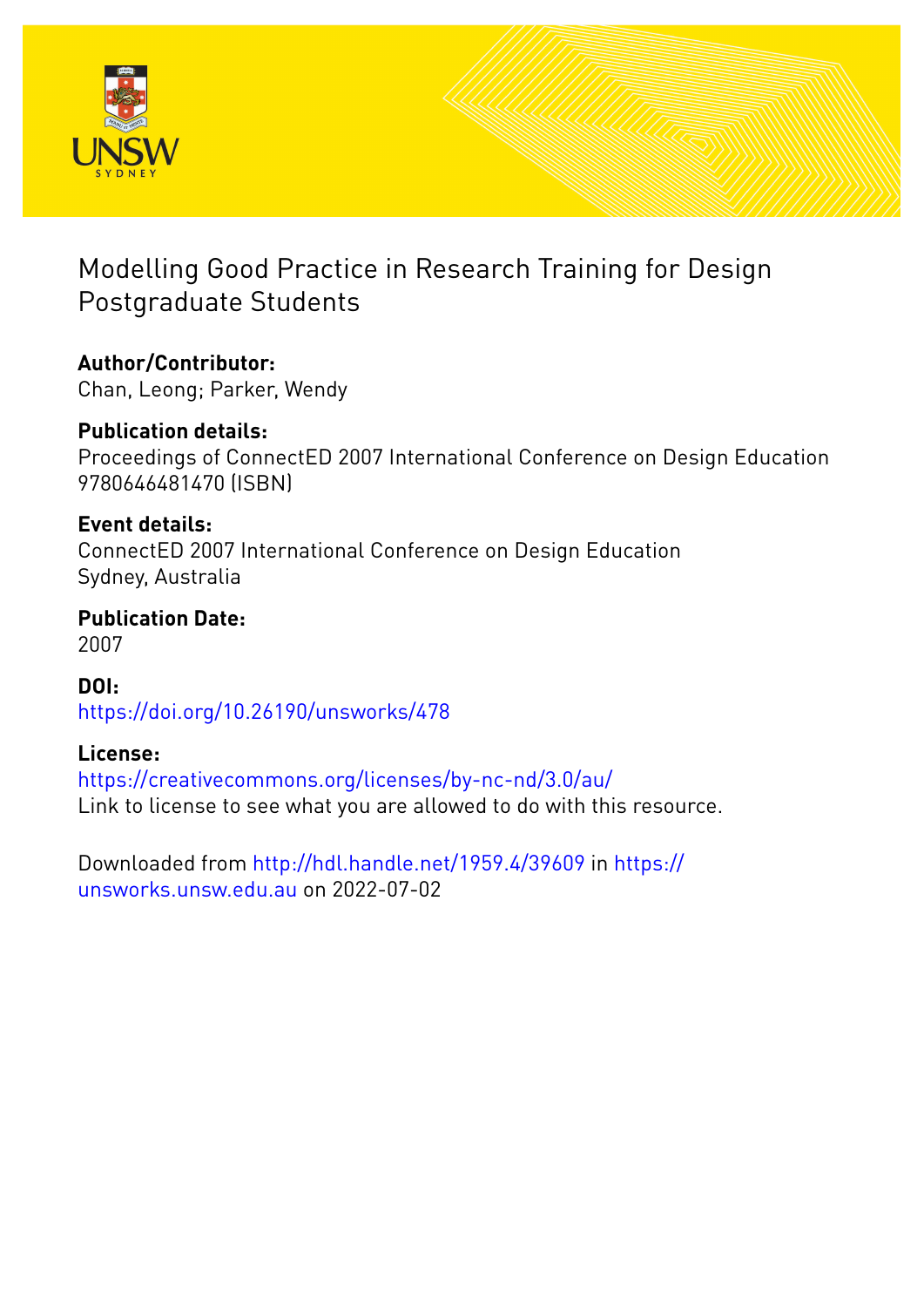## Modelling good practice in research training for design postgraduate students.

L. K. Chan and Wendy Parker

The University of New South Wales, Sydney, NSW, 2021, Australia

#### ABSTRACT

The experience of postgraduate research students has been evaluated and analysed in numerous surveys by the Australian government and by universities over the last eight years. This is spearheaded by the government's expectation of the university sector's responsibility in matching competitive federal funding of postgraduate fees with appropriate training to meet employer/industry needs. The exercise requires universities to address pertinent issues regarding the postgraduate research experience, in particular, research resources, supervision quality, 'research culture' and research training.

This paper is a longitudinal study of a continuing scheme which addresses key aspects contributing to research training and a 'research culture' for the burgeoning Masters by research and PhD programmes in the School of Design Studies during 2002-2006. Responses from a university-wide exit survey of postgraduate research students in 2002 identified supervision, research skills and research culture as important factors contributing to positive experience. The survey results are significant for design studies where postgraduate research and experience in supervision are relatively new compared to engineering, science and social sciences. The scheme focuses on a series of seminars and workshops to address research training and research culture for a group of postgraduate students with diverse backgrounds and experience including Honours graduates and professionals who graduated from the university more than five years ago; practice-led and/or thesis-based research; local/international students; and fulltime/part-time modes.

Results from student evaluations of the scheme demonstrate that responses to postgraduate research experiences have been satisfactory even though participation in the programme is optional. However, the scheme has resulted in an increasing level of student successes in grant applications for conference travel, acceptances of conference abstracts and papers, and confidence in thesis writing. The paper concludes by suggesting research training as one of the key contributors to a positive postgraduate experience and 'research culture' complemented by appropriate supervision.

#### INTRODUCTION

Australian postgraduate research degree programmes in art and design were offered during the late 1980s / early 1990s after a period of higher education reform which precipitated the amalgamation of colleges of advanced education with the university sector. For Sydney design (and art) education in its broad context included graphic and communication design, jewellery/object/wearable design, environment/spatial design, ceramics, fashion/textiles and new media. Prior to the amalgamation most Australian art and design courses and programmes were offered as undergraduate degree, diploma and/or vocational courses with limited articulation to postgraduate coursework and/or research programmes.

Within this period of a cautious but inevitable move towards the introduction of postgraduate research programmes including Masters by research and eventually Doctor of Philosophy, the challenge for the higher education sector in art and design was manifold (Evans 2000). Firstly, it was necessary to define the context and design of postgraduate research in art and design. Secondly, the location of methodologies in design research. Thirdly, the identification of training and 'generic skills' for postgraduate research students. Fourthly, the training of academic staff as supervisor in the research process. This paper focuses on strategies for the development of generic skills within a cohort of postgraduate research students in the School of Design Studies during 2002-2006 in response to the federal government's Research Training Scheme (RTS) which addresses the postgraduate research experience, in particular, research resources, supervision quality, 'research culture' and research training.

#### POSTGRADUATE RESEARCH EXPERIENCE

During the second semester of 2004 the Office of Research Training at the University of New South Wales (UNSW) conducted a series of focus group discussions to gauge the experience and satisfaction of postgraduate research students from a cross section of faculties and disciplines. Two postgraduate research students and the postgraduate research coordinator from the School participated in the exercise. The informal discussions provided information from current students and graduates on a range of issues which contributed to postgraduate research experience and satisfaction at UNSW including career planning, conference attendances and presentations, ethics and research, generic skills, grant applications, intellectual property, isolation as a postgraduate research student, management of the research process, networking, publishing, research skills specific to the discipline, research culture and community, resources and workplace conditions, supervisorstudent relationship, teaching/tutoring opportunities, and thesis writing skills (UNSW Office of Research Training 2004). Some faculties collected data from exit surveys of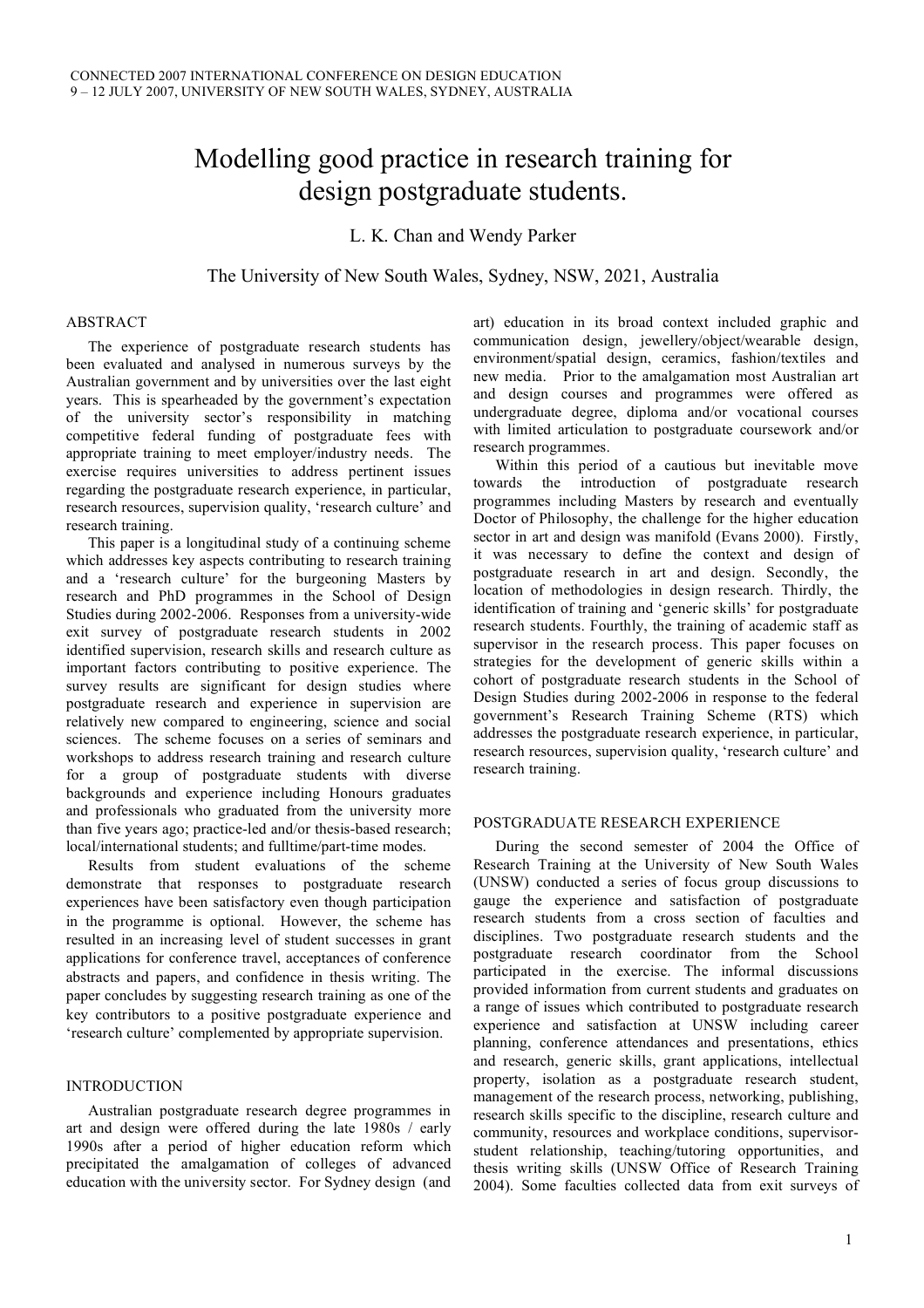postgraduate research students but the process was erratic and the results varied widely because of the different focus of each faculty.

Although the Masters by research programme in the School attracted a small but growing cohort of candidates during the mid-1990s, it was an opportunity for the School to participate in the focus group discussions and develop strategies for the burgeoning higher degree programmes and improve postgraduate research experience. The School offers postgraduate research programmes in design studies including ceramics, design management, design history, environment and spatial design, graphic design, object and jewellery design, and textiles. The outcome of the research programme can take the form of a thesis or a combined thesis and studio component. The diversity in research undertaken by staff and students represents an inclusive approach to the range of methodologies – qualitative, quantitative and practice-based – and research skills employed in design research (Webb and Sillitoe 1998).

#### GENERIC SKILLS

Numerous research and reports over the last ten years have focused on the role and significance of 'generic skills' for postgraduate research students (Ballantyne 2004; Borthwick and Wissler 2003; Gilbert et al 2004; Pearson and Brew 2002). The term 'generic skills' - also known as generic capabilities, transferable skills and graduate attributes – refers to 'skills and attributes which have a direct link to postgraduate research students' employability, whatever their research topic and/or discipline base' (Borthwick and Wissler 2003:1). This paper focuses on generic skills programmes which are made available to all postgraduate research students as distinct from programmes which provide the development of specific research skills for the completion of the students' research projects. The University already provides workshops on developing thesis writing skills and literature review through The Learning Centre, a unit which supports postgraduate research students and staff. The University Library and College of Fine Arts Library conduct regular sessions for postgraduate research students on information literacy skills, information retrieval and management, and specific software training.

In 2002 the postgraduate research coordinator in the School of Design Studies identified the need to organize research training for a growing and diverse group of postgraduate research students. There was a justifiable argument to centralize research training to address different disciplinary cultures, experiences and approaches in response to some of the practical needs of the students (Newbury 2000). The cohort of postgraduate research students included design practitioners/professionals with an undergraduate degree obtained within the last eight years, Honours graduates, and academics who enrolled in postgraduate research programs for career and/or professional development reasons. For the postgraduate research student the level of research training varied according to each individual's background and experience, and the mode of fulltime or part-time enrolment. The reliance on the academic as supervisor to impart *all* aspects of research education and training was impractical since there were not many

academics in design education with postgraduate research degree qualifications, in particular a PhD (Macauley 2000; Smith 2002; Vilkinas 1998).

The outcome was the introduction of generic skills training in a design seminar course for all postgraduate research students in the School. All new postgraduate research students were encouraged to attend the optional programme, and the records indicate a healthy number of attendances by new students at the beginning of the research period. The attendance figures for students entering their final year of research decreased since these candidates had benefited from the programme and were inclined to focus on the submission of thesis and/or the examination of the studio work. One special outcome from this programme is the mentoring of new postgraduate research students by senior and experienced candidates who had benefited from developing the generic skills. The postgraduate research coordinator was strategic in the inclusion of specific generic skills in the design seminar – fortnightly two-hour programme within the 13-week semester – although special sessions were arranged on other occasions for research training which required extra time.

#### MODELLING RESEARCH TRAINING

The career plans of postgraduate research students in the School include teaching at secondary or tertiary institutions, practice as artist/designer, and teaching positions at tertiary institutions. The range of generic skills taught in the design seminar reflects the career needs of postgraduate research students and includes abstract writing, conference paper writing and presentation, and grant application.

#### **Abstract writing**

The inclusion of skills in abstract and conference paper writing and grant application is strategic. It complements the availability of competitive Faculty funds to finance postgraduate research student attendance and participation at a conference or exhibition. Students respond very positively to attending and participating in conferences and/or exhibitions as it provides opportunities for networking and disseminating their research. The skills gained from the experience of writing an abstract and conference paper can also contribute to the student's confidence and progress in thesis writing. The School views this training as essential and complementary to the development of skills in scholarly writing which is new to postgraduate research students with backgrounds in art and design practice. The development of skills in writing conference abstracts and papers parallels skills learned from the thesis writing workshop conducted by The Learning Centre each semester to assist art and design research postgraduates to prepare dissertations and theses specific to the disciplines.

#### **Conference attendance**

The organization of research training also includes the monitoring of announcements of conferences and exhibitions which are suitable for new and/or mid-term candidates in the Masters and PhD programmes. The dissemination of information regarding the conferences and exhibitions is dispatched by email on a regular basis, and individual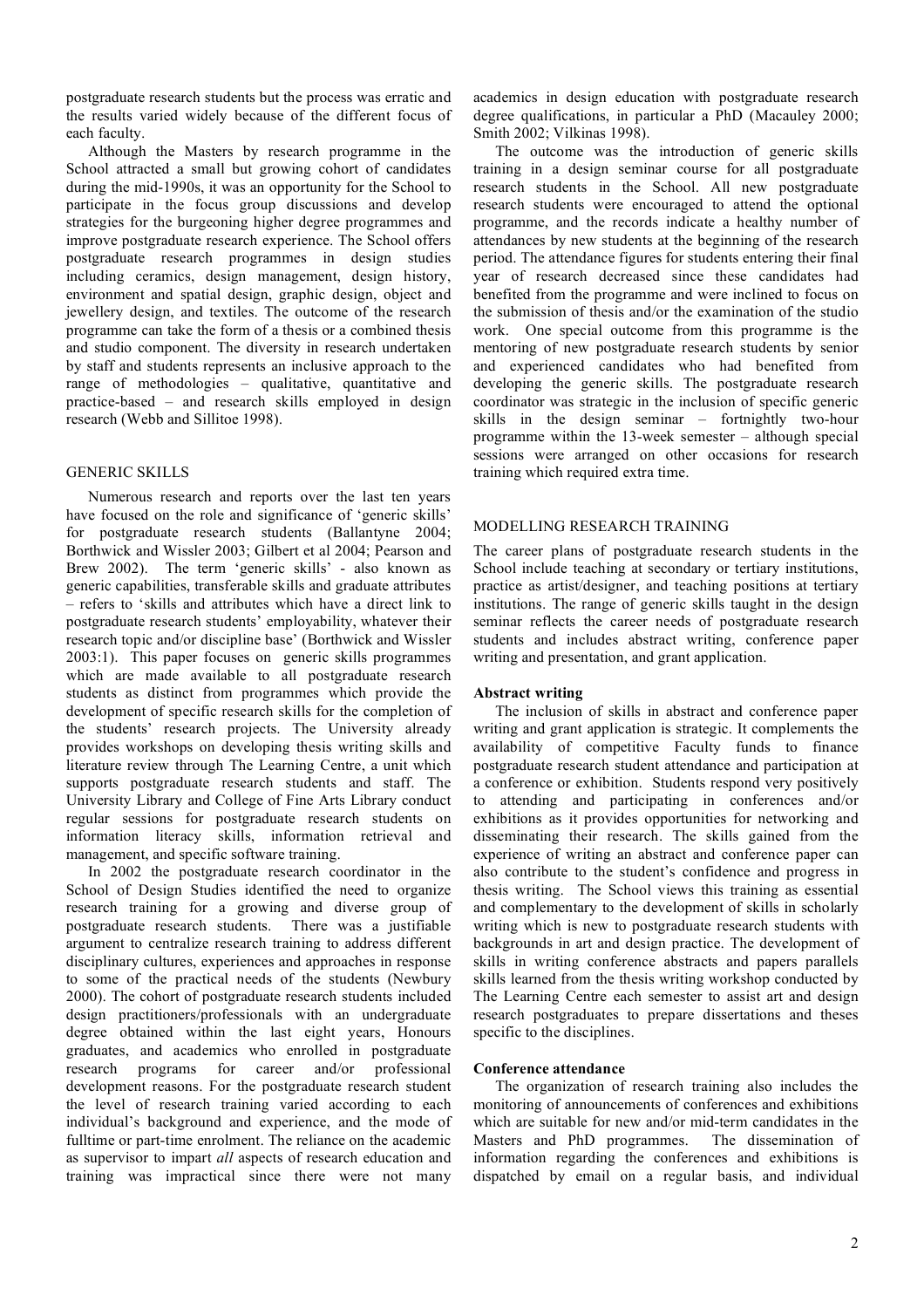students are encouraged to consider particular conferences and /or exhibitions by the supervisor or postgraduate research coordinator. The students are also reminded of the deadlines of Faculty student conference travel grants to plan ahead for submission of conference abstract followed by grant application should the abstract be accepted. The competitive nature of the student conference travel grant requires the acceptance of the conference abstract as one of the conditions for the award of the grant. Feedback from postgraduate research students who returned from their first conference demonstrates confidence and invaluable experience in the public presentation of the research, and the positive response from conference delegates. Often the experience will encourage the individual to continue the submission of abstract and paper for other conferences during the period of candidacy. It is a strategic way to train postgraduates to identify key conferences as specific platforms to disseminate research via conference proceedings and network with researchers in the field. Another flow on effect from this strategy includes the encouragement of experienced postgraduate research students to submit papers for refereeing in appropriate journals.

#### **Grant application**

Postgraduate research students consider grant application skills as desirable and essential in art and design practice since they will continue to apply for competitive government and private grants to support their continuing research/practice upon graduation. For postgraduate research students who consider a career in academe as teacher or researcher, experience and training in grant writing skills and a track record in grants and publications will contribute significantly to the employability and suitability of the individual.

The teaching of writing for grant applications and conference abstracts is based on a 'communities of practice' model introduced by Professor Neil Brown, former Associate Dean (Research) at the College of Fine Arts, for training academic staff. The model encourages the facilitation of all participants to act as peers in commenting, reviewing and sharing of each individual's application for a grant or conference abstract from an initial draft to the final document. In adopting this model of research training, the postgraduate research coordinator acts as the facilitator who announces and invites interested postgraduate research students to attend the first session of the series of workshops. The initial meeting with the postgraduate research students outlines the process for the sessions and expectations of the students' commitment. At this point the student will decide to continue with the workshop if there is a commitment to apply for a grant or to write a conference abstract or to learn the skills. It is essential that the group of students show commitment to the process since the outcome will depend on each individual's contribution and participation in the group. The duration of the workshop series will vary according to the focus, for example, weekly two-hour sessions over four weeks for a grant application, or three weeks for writing a conference abstract. Since the workshop concerns the generic skills in writing for grant applications and conference abstracts, the focus is on the clarity and structure of the writing in addressing the key components of the grant or abstract. The workshop series is structured to examine the

criteria and processes in the evaluation of grant applications and review of abstracts.

Student feedback on the training for writing grants and conference abstracts has been very positive, and the results are complemented by the growing rate of successful grant applications from postgraduate research students in design since 2002. Similarly the number of design students who have been successful in getting abstracts accepted for international conferences has increased although the lack of conference travel funding can hamper the intention to present at the conference. For the students who had the opportunity to attend and present at conferences, there are clear personal achievements include the development of confidence in the individual's research, verbal and visual presentation skills, confidence and improvement in writing, and networking skills (Zuber-Skerritt 1998).

#### **CONCLUSIONS**

The generic skills for postgraduate research students in design are similar to those appropriate for students from other disciplines since these skills and attributes have a direct connection to the students' employability regardless of their research topic and/or discipline base. The School of Design Studies recognises the need to make available generic skills to all postgraduate research students from diverse backgrounds, experience and disciplinary cultures. This is particularly pertinent to postgraduate research students from a studio-based background who can benefit from developing skills in academic writing, writing conference abstracts and journal articles, presenting at conferences and exhibitions, and grant application. The provision of training in generic skills for postgraduate research students also identifies a challenge for academics who may not be in the position to supervise as well as teach all aspects of generic skills. This situation complements the immediate and long-term need to provide generic skills training for teaching staff as part of the university's professional development programme to prepare academics in art and design as researchers and supervisors.

Postgraduate research students in art and design are cognizant of the professional benefits and employability in gaining research training. The strategy of providing generic skills – including writing grant applications, and conference abstracts – for all postgraduate research students in the School has demonstrated positive postgraduate research experience and satisfaction during the period 2002-2006, resulting in increasing level of successes in student grant applications and acceptances of conference abstracts, and the mentoring of postgraduate research students by senior and experienced students. The School recognises the design seminar model and mentoring process as part of the development of a burgeoning research culture and 'community of practice' in the postgraduate research student cohort and staff. A former postgraduate research student from the School described generic skills as essential for research training and conventionally learned through mentoring by an experienced supervisor, but not something which one can glean from a textbook. Research training remains one of the key contributors to a positive postgraduate research experience and research culture complemented by appropriate supervision.